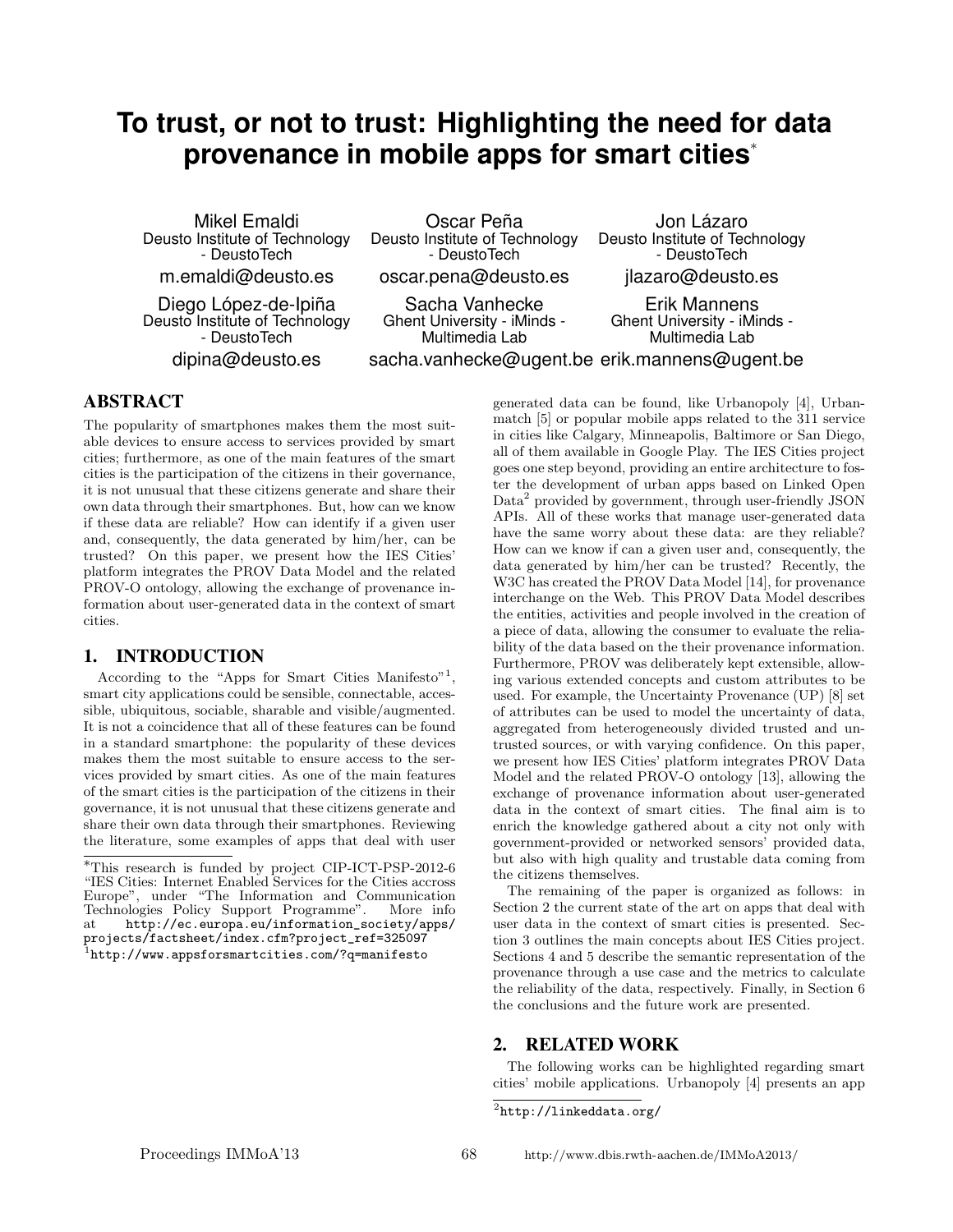for smartphones which combines Human Computation, gamification and Linked Open Data to verify, correct and gather data about tourism venues. To achieve this, Urbanopoly offers different games to the users, like quizzes, photo taking contests, etc. Similar to Urbanopoly, Urbanmatch [5] can be found, a game in which the user takes photos about some tourism venues, in order to be published as Linked Open Data by the system. Another work that uses Human Computation for movie-related data curation is Linked Movie Quiz<sup>3</sup>. In [3], the authors present  $\exp O I$ , an application that allows its users to collaboratively create, share, and modify semantically annotated POIs. These semantic POIs are modelled through a set of ontologies developed to fulfill this specific task; and published following the Linked Open Data principles. csxPOI allows users to create custom ontology classes, modelling new POI categories, and to establish subclass, superclass or equality relationships among them. In addition to create new classes, users can link these categories to concepts extracted from DBpedia<sup>4</sup>. In order to detect duplicate POIs, csxPOI clusters the available POIs with the aim of finding similarities among them.

As can be seen, the authors that work with user-generated Linked Open Data have to deal with duplication, missclasification, mismatching and data enrichment issues; and, as previously described, the end-user has arisen as the most important agent in smart cities' environments. In the next sections we explain how the IES Cities project uses the Provenance Data Model to represent provenance information about user-generated data.

## 3. IES CITIES

'IES Cities'<sup>5</sup> , is the last iteration in a chain of inter-related projects promoting user-centric and user-provided mobile services that exploit both Open Data and user-supplied data in order to develop innovative services.

The project encourages the re-use of already deployed sensor networks in European cities and the existing Open Government related datasets. It envisages smartphones as both a sensors-full device and a browser with increasing computational capabilities which is carried by almost every citizen.

IES Cities' main contribution is to design and implement an open technological platform to encourage the development of Linked Open Data based services, which will be later consumed by mobile applications. This platform will be deployed in 4 different European cities: Zaragoza and Majadahonda (Spain), Bristol (United Kingdom), and Rovereto (Italy), providing citizens the opportunity to get the most out of their city's data.

Remarkably, IES Cities wants to analyse the impact that citizens may have on improving, extending and enriching the data these services will be based upon, as they will become leading actors of the new open data environment within the city. Nonetheless, the quality of the provided data may significantly vary from one citizen to another, not to mention the possibility of someone's interest in populating the system with fake data.

Thus, the need for evaluating the value and trust of the user contributed data requires the inclusion of a validation module [12]. In other words, we should be able to express  $\frac{13}{14}$  special meta-information about the data submitted by IES Cities' users. The idea that a single way of representing and collecting provenance could be internally adopted by all systems does not seem to be realistic today, so the actual approaches modelling their provenance information into a core data model, and applications that need to make sense of provenance information can then import it, process it, and reason over it [6].

In addition, when considering user-provided data measures for data consolidation have to be considered. Contributions from one user have to be cross-validated with contributions from other users in order to avoid information duplication and foster validation of others' data. Thus, data contributions from different users presenting spatial, linguistic and semantic similarity should be clustered [2]. Before a user contributes with new data, other user's contributions at nearby locations should be shown to avoid recreating already existing data and encourage additions and enhancements to be applied to the existing data. After contributing with new data, the data providing user should be presented with earlier submitted similar contributions both in terms of contents and location in order to confirm whether their new contribution is actually a new contribution or it is amending an earlier existing one. In essence, aids before and after editing new entries have to be provided and a two phase commit process for user provided data should be put in place to ensure that contents of the highest quality are always added. Future work in IES Cities will tackle these issues by providing REST interfaces to invoke services for clustering data entries and to retrieving related entries associated to a given one.

## 4. SEMANTIC REPRESENTATION OF PROVE-**NANCE**

To illustrate the semantic representation of trust and provenance data through the Provenance Ontology, a use case is presented: 311 Bilbao. This app uses Linked Open Data to get an overview of reports addressing faults in public infrastructures. From the data owner's point of view, the enrichment of datasets carried out by third parties (such as users of the 311 Bilbao app), revealed two problems: 1) the fact that data does not need to be approved before being published and that there is no mechanism to control the amount of data a citizen can add and 2) there is still the need for a way to differentiate the default trustworthiness of the different authors such as citizens and city council's staff. The following code represents the provenance of a user-generated  $report<sup>6</sup>$ :

```
@prefix\ for\ a\ f\colon \ { \hbox{http://xmlns.com/foaf/0.1/>}}\ .2 @prefix prov: <http://www.w3.org/ns/prov#> .
3 @prefix iesc: <http://studwww.ugent.be/"satvheck/IES/
    schemas/iescities.owl><br>@prefix up: <http://us
                      \langle \texttt{http://users.ugent.be/~tdenies/up/>}.6 @prefix : < http :// bilbao . iescities . org #> .
8 entity (: report_23456, [ prov: value=" The paper bin is<br>9 broken" ])
    broken" ])
10 wasGeneratedBy (: report_23456 , : reportActivity_23456 )
11 wasAttributedTo (: report_23456 , : jdoe )
    12 wasInvalidatedBy (: report_23456 , : invActivity_639 ,
    13 2013 -07 -22 T03 :05:03)
```
7

 $^3$ http://lamboratory.com/hacks/ldmq/

 $^4$ http://dbpedia.org

<sup>5</sup> http://iescities.eu

<sup>6</sup>The provenance data is represented using Provenance Notation (PROV-N). More information at http://www.w3. org/TR/prov-n/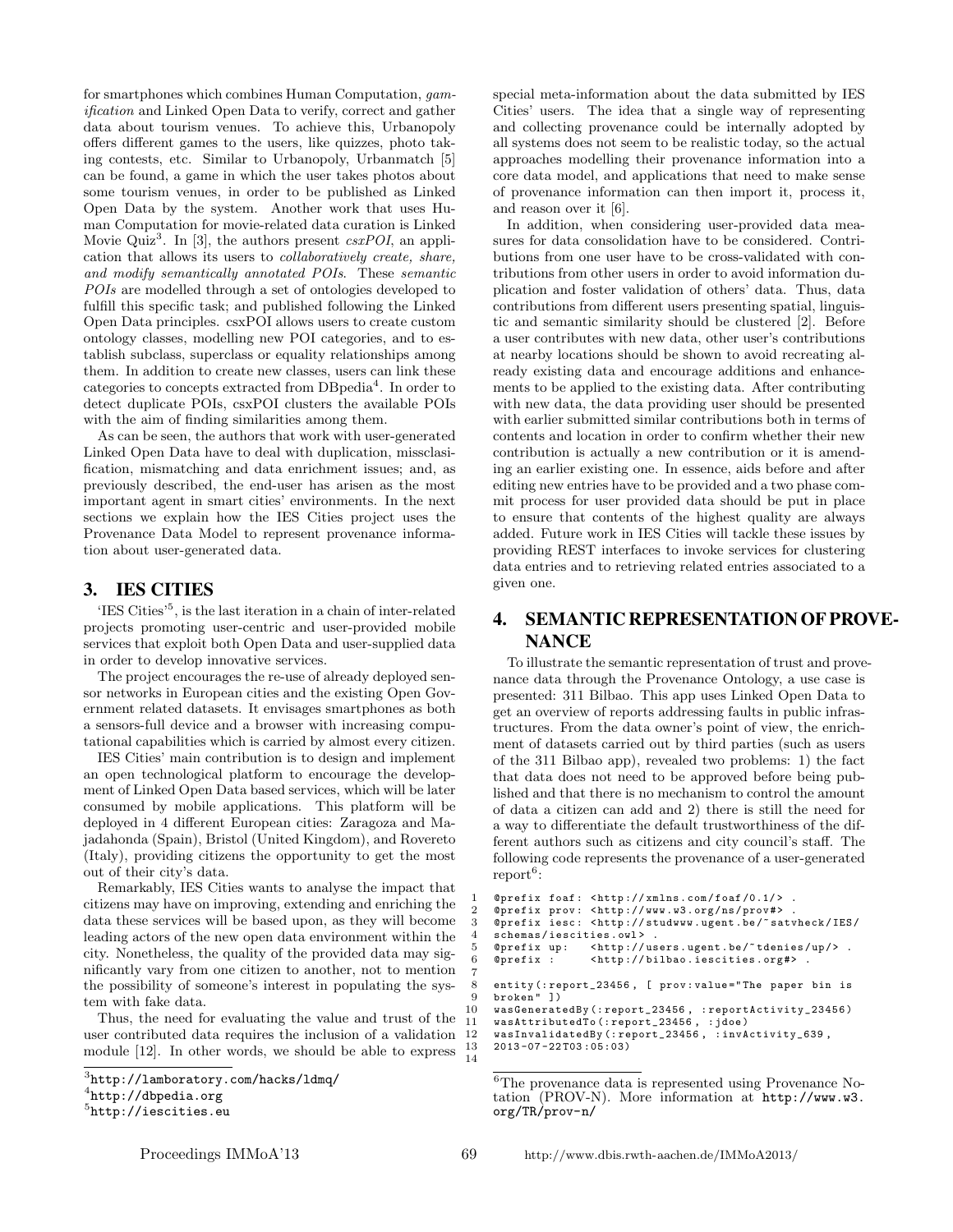```
15 activity (: reportActivity_23456, 2013-07-22T01:01:01, 16 2013-07-22T01:05:03)
      2013 - 07 - 22T01 :05:0317 wasAssociatedWith (: reportActivity_23456 , : jdoe )
\frac{18}{19}19 agent (: jdoe, [ prov: type=' prov: Person', foaf : name=<br>20 "John Doe", foaf : mbox=' < mailto: idoe@example.org >'
      "John Doe", foaf:mbox='<mailto:jdoe@example.org>' ])
\frac{21}{22}22 entity (: report_23457, [ prov: value="It is incorrect, 23 another paper bin has replaced the old one, but 2
23 another paper bin has replaced the old one, but 2<br>24 meters bevond" 1)
24 meters beyond" ])<br>25 wasAttributedTo(:
      25 wasAttributedTo (: report_23457 , : jane )
26 wasDerivedFrom (: report_23457, : report_23456,<br>27 : invActivity 639, -, -, [ prov: type=' prov: Re
      : invActivity_639, -, -, [ prov: type=' prov: Revision' ])
28
29 activity (: invActivity_639, 2013-07-22 T02:58:01, 30 2013-07-22 T02:58:01,
      2013 - 07 - 22703 :04:4731 wasAssociatedWith (: invActivity_639 , : jane )
32
33 agent (: jane, [ prov: type=' prov: Person', foaf: name=<br>34 "Jane", foaf: mbox=' < mailto: jane@bilbao. iescities.o
34 "Jane", foaf:mbox='<mailto:jane@bilbao.iescities.org>'<br>35 1)
35 ])
      actedOnBehalfOf (: jane, : bilbao_city_council)
\frac{37}{38}38 agent (: bilbao_city_concil, [ prov: type=<br>39 'prov: Organization', foaf: name="Bilbao
       ' prov : Organization ', foaf : name = " Bilbao City Council"
40 ])
```
On this piece of semantic information the :report 23456 resource represents the report made by the user. This report is identified by its own and unique URL and provides information about the user that has made it and which activity that has generated this report (lines 8-13). The :reportActivity 23456 shows details about the activity that generated the report, like when the user started reporting the issue and when it ended. At line 19 the information about "John Doe", the user that reported the fault, can be seen. In the example given, another user, Jane (lines 33-36), has revised the report made by John (lines 22-31). As the actedOnBehalfOf asserts, Jane is some kind of municipal worker of Bilbao City Council (line 38). As Jane's report has more authority agains John's report, John's report is invalidated as wasInvalidatedBy asserts. Allowing the semantic descriptions of the provenance of the reports made at 311 Bilbao app, the data generated by a concrete user can be reached through SPARQL [15] language queries.

## 5. PROVENANCE BASED RELIABILITY

There exist some approaches on how to calculate trust in semantic web using provenance information. IWTrust [16] uses provenance in the trust component of an answering engine, in which a trust value for answers is measured based on the trust in sources and in users. In [10] provenance data is used to evaluate the reliability of users based on trust relationships within a social network. [11] presents an assesment method for evaluating the quality of data on the Web using provenance graphs, and provides a way to calculate trust values based on timeliness. In [7] the authors propose generic procedures for computing reputation and trust assessments based on provenance information.

In [9] the authors identify 19 parameters that affect how users determine trust in content provided by web information sources, such as the authority of the creator of the information or the popularity and recency of that information, among others. Based on these factors, we have built a generic model for the measurement of a trust value in the context of IES Cities, in which the trust according to each factor is calculated independently:

$$
trust(report) = \frac{\sum_{p=[auth,agree...]}^n \alpha_p * trust_p(report)}{n}
$$
 (1)

where  $p$  is the measured property and  $n$  is the total number of measured properties.  $\alpha$  is a value between 0 and 1 to denote the relevance of this property, making the measure based on a certain property more or less relevant.  $trust<sub>p</sub>$  is a function that returns a value between 0 and 1 determining the trust of a given report according to a certain property.

Both the  $\alpha$  values and the *trust<sub>p</sub>* functions can be defined by the developers using IES Cities platform, because both of them are dependant on the context and the need of the application domain.

To clarify, we are using this model in the 311 Bilbao use case. To that end, we have selected the most relevant trustproperties concerning our use case:

Authority: It refers to the fact that if a resource is created by an authority in a given context, this information is more reliable. For our use case a basic function like the following can be used:

$$
trust_{authority} = \begin{cases} 0 & if user \neq authority \\ 1 & if user = authority \end{cases} \tag{2}
$$

in which being authority can be checked with a SPARQL ASK query:

```
PREFIX prov: <http://www.w3.org/ns/prov#>
2 ASK { : jane prov : actedOnBehalfOf : bilbao_city_concil }
```
Popularity: The number of references and uses of a piece of information is a key aspect to determine its trust. In the case of 311 Bilbao we measure the popularity of a report based on the number of visits that the report receives, with the following formula:

$$
trust_{popularity} = \frac{visits_{report}}{visits_{open\ reports}} \tag{3}
$$

in which the number of visits of the report is normalized with the number of overall visits of opened reports at the moment.

Recommendation: Recommendation refers to importance that the ratings that other users gives to a given resource has in its trust. The function to measure the relevance of user ratings can be as sophisticated as the developer wants, but for our case we have selected a very naive and simple one, in which other users can vote the reports with  $+1$  /  $-1$  buttons and the trust value is calculed with this formula:

$$
trust_{recommentation} = \frac{positive\ votes_{report}}{total\ votes_{report}} \tag{4}
$$

Provenance / Reputation: In this case, *provenance* refers to the trust that the entities responsible for generating a piece of information may transfer information itself. A key aspect to measure the trust in a publisher is the reputation. There exist many approaches to measure the reputation of a user; some of them measure the reputation based on trust relationships between users [10], while some others like [7] are based the historical evidence of each user. For the our use case, we propose using the three-step procedure presented in [7]. In the 'evidence selection' step every report made by a given user are retrieved, in the 'evidence weighting' step the recommendation trust function is executed for every report, and in the last step all these trust values are aggregated through subjective logic to get the trustworthiness of a given user.

Recency / Timeliness: Timeliness can be defined as the the up-to-date degree of a data item in relation with the

Proceedings IMMoA'13 70 <http://www.dbis.rwth-aachen.de/IMMoA2013/>